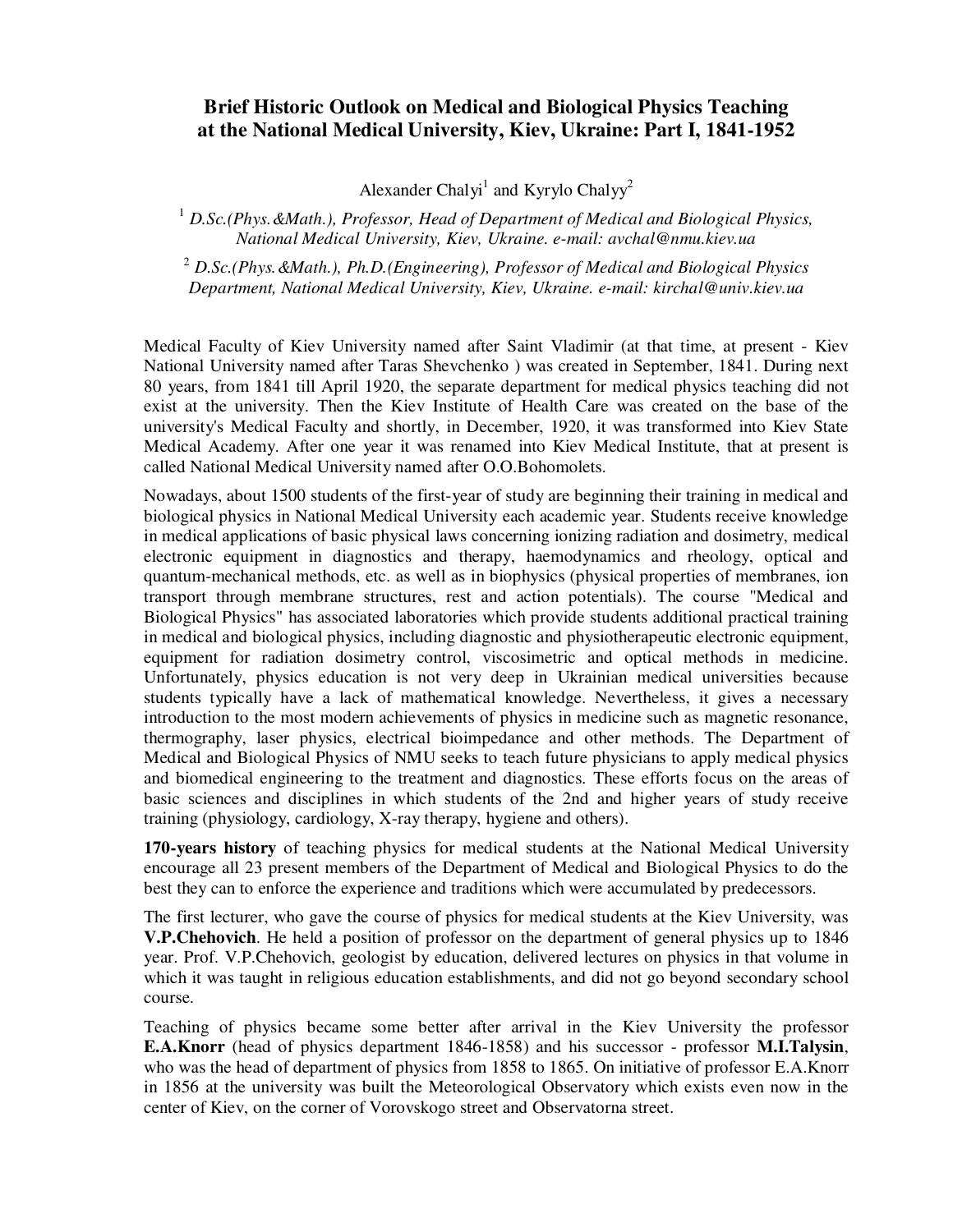

Beginning of serious scientific researches on the department of physics of the Kiev University, including researches on the medical faculty, associated to the famous scientist and teacher, founder of the first physical school in Ukraine, professor **M.P.Avenarius** (7.09.1835 - 4.09.1895), which headed the department of physics almost 25 years, in a period from 1865 till 1890. Professor M.P.Avenarius was a fundamentally well-educated man. By the tireless pedagogical activity and wonderful scientific researches he made a great impact in development of physical science.

During 1873-1877 professor M.P.Avenarius and his students conducted experimental research and received exact values of critical parameters for many substances. Those values were included in the general physical data-base and longtime remained unchanged.

Although professor M.P.Avenarius was not engaged directly in scientific researches in the field of medical physics, on his initiative in 1873 at the Kiev University the first special **Laboratory of Medical Physics** was created. Doctor of medicine **A.S.Shklyarevskiy** was appointed the head of laboratory. A.S.Shklyarevskiy specialized mainly in the field of pathophysiology and pathoanatomy. In 1881-1882 he has published "Lectures on Medical Physics". Coming from the analysis of medicine development, he actively promoted the necessity of teaching of physics for future doctors. The title of his doctor dissertation was "About passing of white bloods corpuscles through colloid shells". His main scientific activity was devoted to the problems of inflammation, permeability of vascular walls and physiology of capillaries. He was the first who applied an experimental method for the study of mechanism of extravasation and migrations of leucocytes.

The successor of professor M.P.Avenarius on the position of head of department during next 13 years (1890-1903) was professor **N.N.Shiller** (13.03.1848 - 23.11.1910). He was the specialist in the field of thermodynamics and electrodynamics. N.N.Shiller graduated from the Moscow University in 1868. In 1871-1874 he worked in the Berlin University under supervision of great German physician and physicist professor Hermann von Helmholtz (1821-1894). Professor M.M.Shiller led the first department of theoretical physics on the territory of the present Ukraine and wrote near 90 scientific papers. The advanced studies of professor N.N.Shiller dedicated to many fields of physics: mechanics, thermodynamics, optics, molecular physics and other. N.N.Shiller's scientific researches devoted to experimental confirmation of main predictions of one of the most prominent scientific achievements of XIX age – Maxwell's electrodynamics and the results achieved large popularity.



In 1896 at the Kiev University the **Physical-Medical Society** was the founded with the purpose of rapprochement of medicine and other branches of natural sciences and wider application of fundamental research results in medical practice. The Head of Skin Diseases Department professor



**M.I.Stukovenko** was the Chairman of the Society. Physical-Medical Society activities successfully lasted approximately 20 years until revolution distortions in Kiev. The activities of the Society were restarted almost after 100 years from foundation in the present National Medical University named after O.O.Bohomolets

Academician **J.J.Kosonogov** (31.03.1866 - 22.03.1922) headed the department of physics of Kiev University from 1903 till 1920. He graduated from the Kiev University in 1889 and was a student of professor M.P.Avenarius. His scientific activities were devoted to research of the electric and optical phenomena. In 1902 J.J.Kosonogov discovered optical resonance in the region of visible rays and explained by this phenomenon the bright colours of bodies with